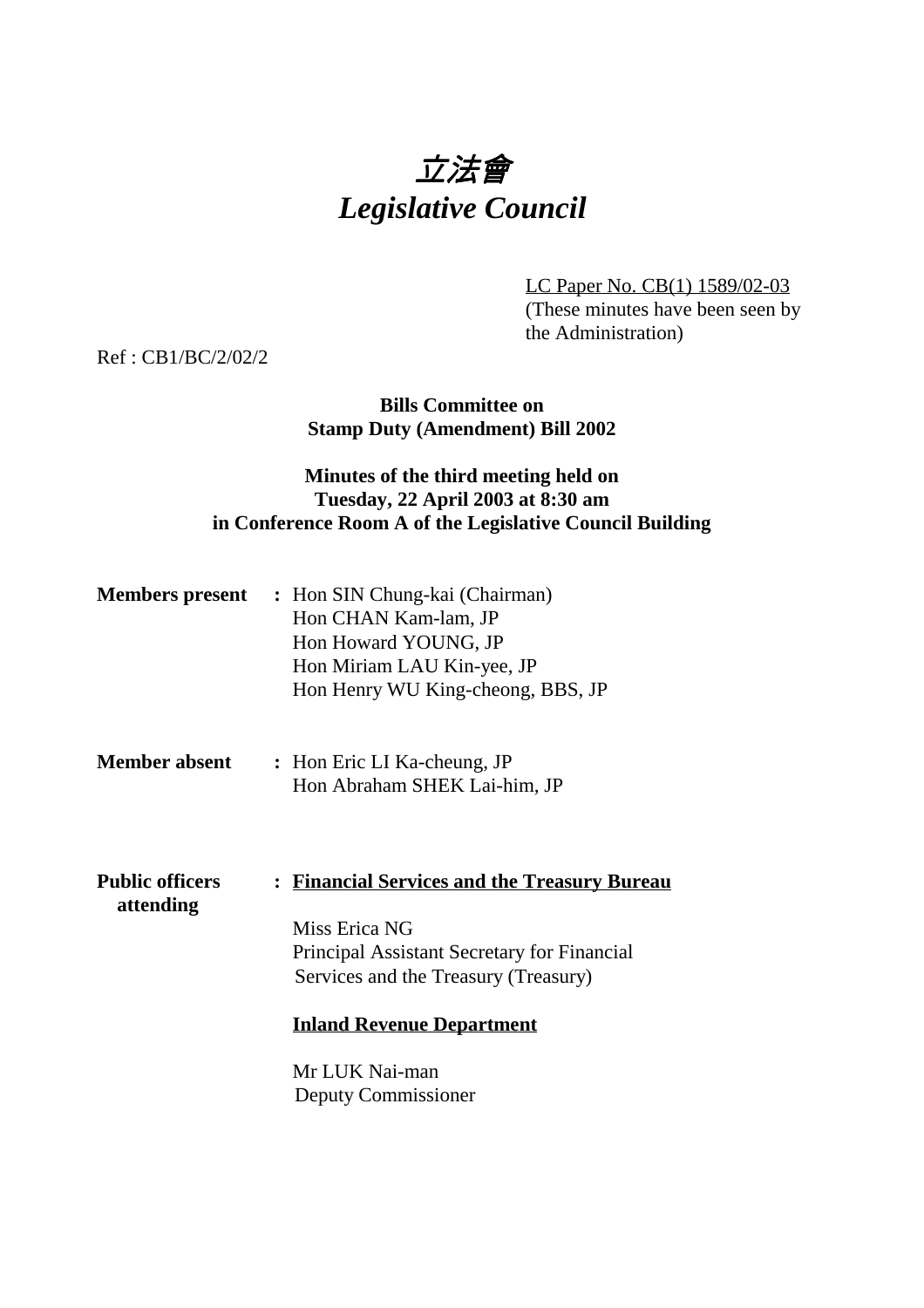|                                             | $-2-$                                                        |
|---------------------------------------------|--------------------------------------------------------------|
|                                             | Mrs CHU WONG Lai-fun<br><b>Acting Assistant Commissioner</b> |
|                                             | Mr Richard LEUNG<br><b>Chief System Manager</b>              |
|                                             | Miss WONG Tsui-ling<br>Senior Superintendent of Stamp Office |
|                                             | <b>Department of Justice</b>                                 |
|                                             | Ms Lonnie NG<br><b>Senior Government Counsel</b>             |
| <b>Clerk in attendance:</b> Mr LAW Kam-sang | <b>Deputy Secretary General</b>                              |
| <b>Staff in attendance : Miss Monna LAI</b> | <b>Assistant Legal Adviser 7</b>                             |
|                                             | Ms Cindy CHENG<br>Senior Assistant Secretary (1) 4           |

### Action

### **I. Meeting with the Administration**

The Bills Committee noted the following papers which had been issued after the second meeting on 11 April 2003 :

| - List of follow-up   |
|-----------------------|
| actions requested by  |
| members at the second |
| meeting on 11 April   |
| 2003                  |
|                       |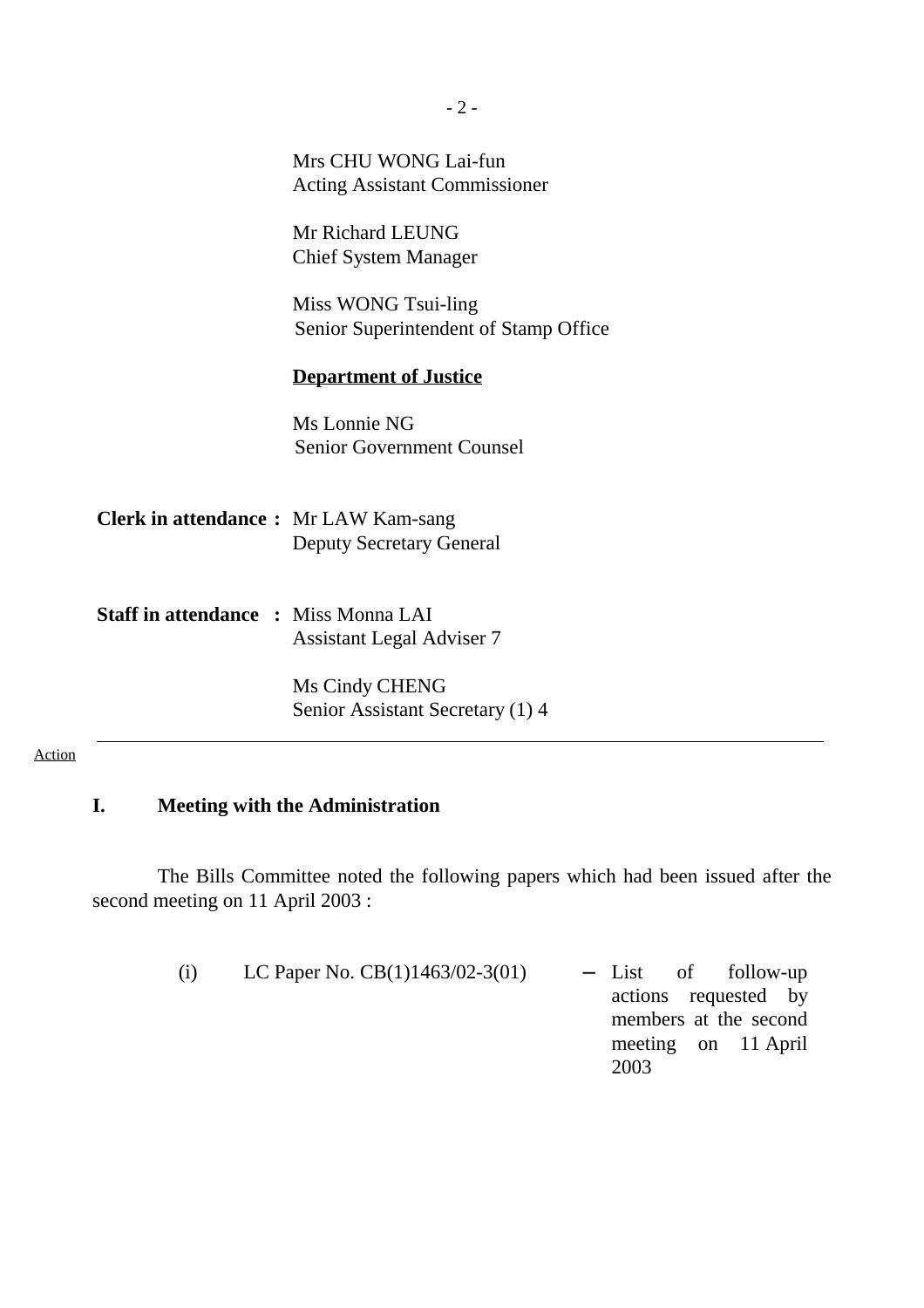| (11) | LC Paper No. $CB(1)1463/02-03(02)$ | - Administration's<br>response to the list of<br>follow-up actions<br>requested by members<br>at the second meeting<br>on 11 April 2003 |
|------|------------------------------------|-----------------------------------------------------------------------------------------------------------------------------------------|
|      |                                    |                                                                                                                                         |

- (iii) LC Paper No.  $CB(1)1463/02-03(03)$  Submission from the Hong Kong Real Estate Agencies General Association
- (iv) LC Paper No.  $CB(1)1463/02-03(04)$  Administration's response to the views expressed by representatives of Hong Kong Real Estate Agencies General Association at the second meeting on 11 April 2003 (v) LC Paper No.  $CB(1)1463/02-3(05)$  - Administration's reply
- to the letter from Assistant Legal Adviser 7 dated 10 April 2003

2. The Bills Committee deliberated the contents of the Bill. (Index of proceedings in **Appendix**).

#### Follow-up actions to be taken up by the Administration

- Admin 3. Members of the Bills Committee requested the Administration to consider the following :
	- (a) whether only data relevant to stamp duty need be provided in the stamp certificate;
	- (b) whether the term "error" in the bill should be defined to exclude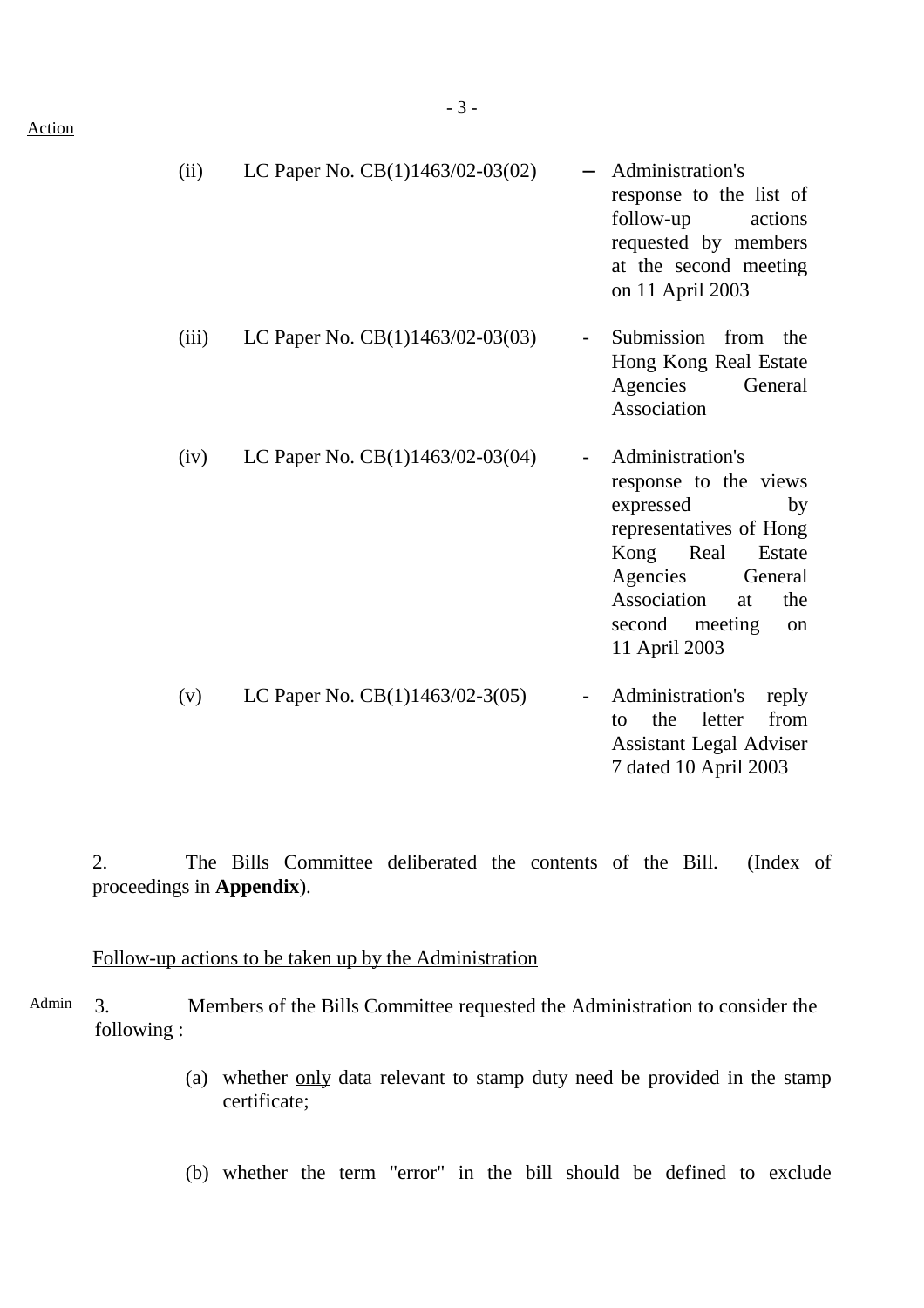undercharge of stamp duty if the information contained in the stamp certificate corresponded with the information contained in the instrument stamped;

- (c) whether the relevant information system in the Land Registry could be enhanced to indicate that a stamp certificate in respect of an instrument had been cancelled;
- (d) whether clause  $18J(1)(d)$  need be amended so that the Collector of Stamp Revenue would not cancel a stamp certificate if satisfactory explanations were provided for failure to comply with section 18I(1) of the Stamp Duty Ordinance; and
- (e) whether the Collector of Stamp Revenue's power to request inspection of an instrument under section 18I(1) in order to ascertain the stamp duty liability should be limited to within 6 years from the expiration of the time for stamping the instrument, or within a definite period of time after an application for stamping an instrument was made under section 18F, whichever was the later.

### Date of next meeting

4. The Chairman reminded members that the fourth meeting would be held on Friday, 9 May 2003 at 10:45 am.

5. Members agreed that the fifth meeting would be held on Thursday, 22 May 2003 at 10:45 am.

### **II. Any other business**

6. There being no other business, the meeting ended at 10:30 am.

Council Business Division 1 Legislative Council Secretariat 6 May 2003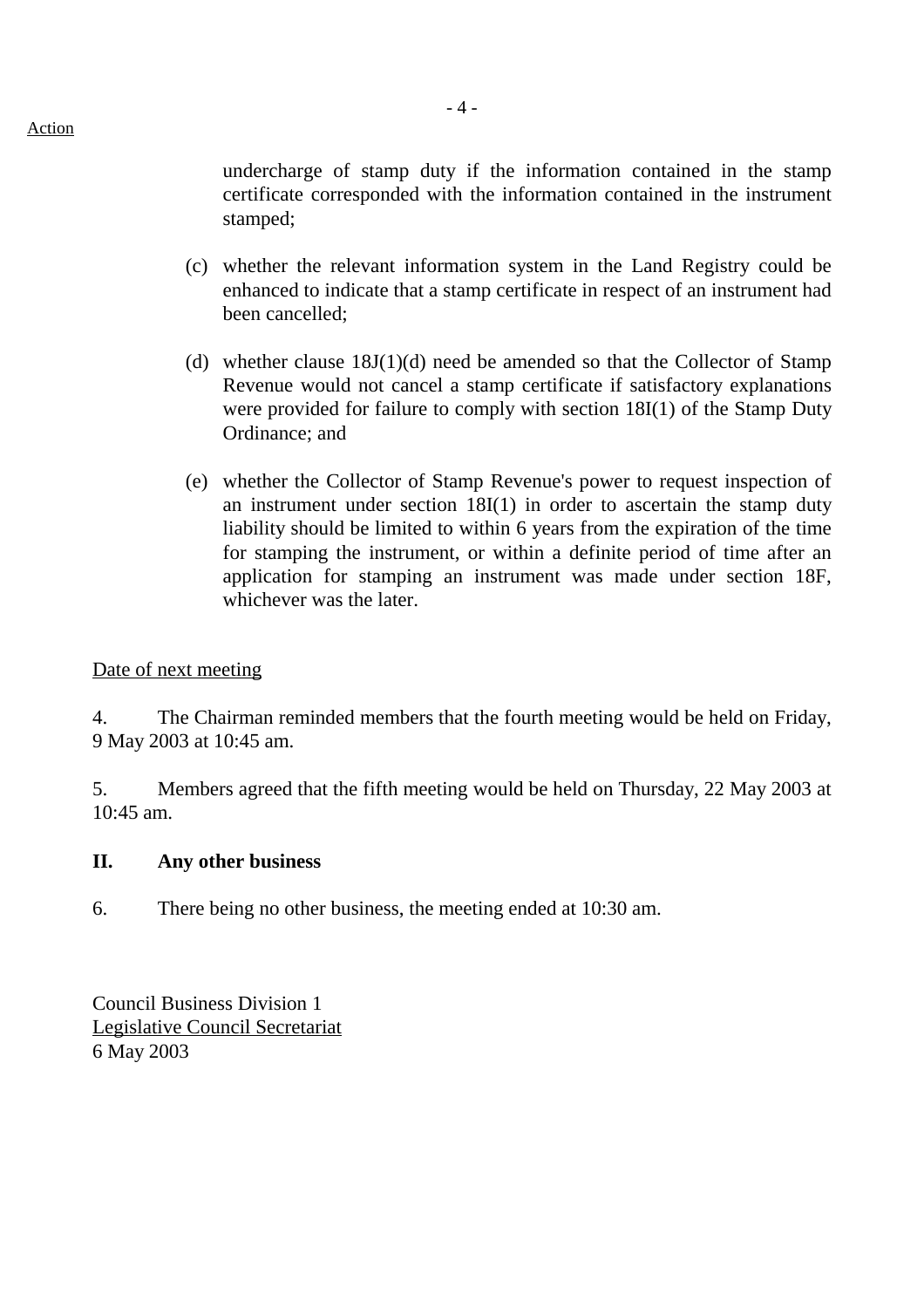### **Appendix**

## **Proceedings of the third meeting of the Bills Committee on Stamp Duty (Amendment) Bill 2002 on Tuesday, 22 April 2003, at 8:30 am in Conference Room A of the Legislative Council Building**

| <b>Time</b>       | <b>Speaker</b>             | Subject(s)                                                                                                                                                                                                      | <b>Action</b> |
|-------------------|----------------------------|-----------------------------------------------------------------------------------------------------------------------------------------------------------------------------------------------------------------|---------------|
| marker            |                            |                                                                                                                                                                                                                 | required      |
| $000000 - 000144$ | Chairman                   | Opening remarks                                                                                                                                                                                                 |               |
| $000145 - 001020$ | Administration<br>Chairman | Briefing by the Administration<br>on its response to issues raised<br>by members at the second<br>meeting<br>(LC Paper No. CB(1) 1463/02-<br>03(02)                                                             |               |
| 001021 - 001320   | Administration             | Briefing by the Administration<br>on its response to the letter<br>the Assistant Legal<br>from<br>Adviser 7 dated 10 April 2003<br>(LC Paper No. CB(1) 1463/02-<br>03(05)                                       |               |
| 001321 - 001409   | Administration             | Briefing by the Administration<br>on its response to views raised<br>by the representatives of the<br>Hong Kong Real<br>Estate<br><b>Agencies General Association</b><br>(LC Paper No. CB(1) 1463/02-<br>03(04) |               |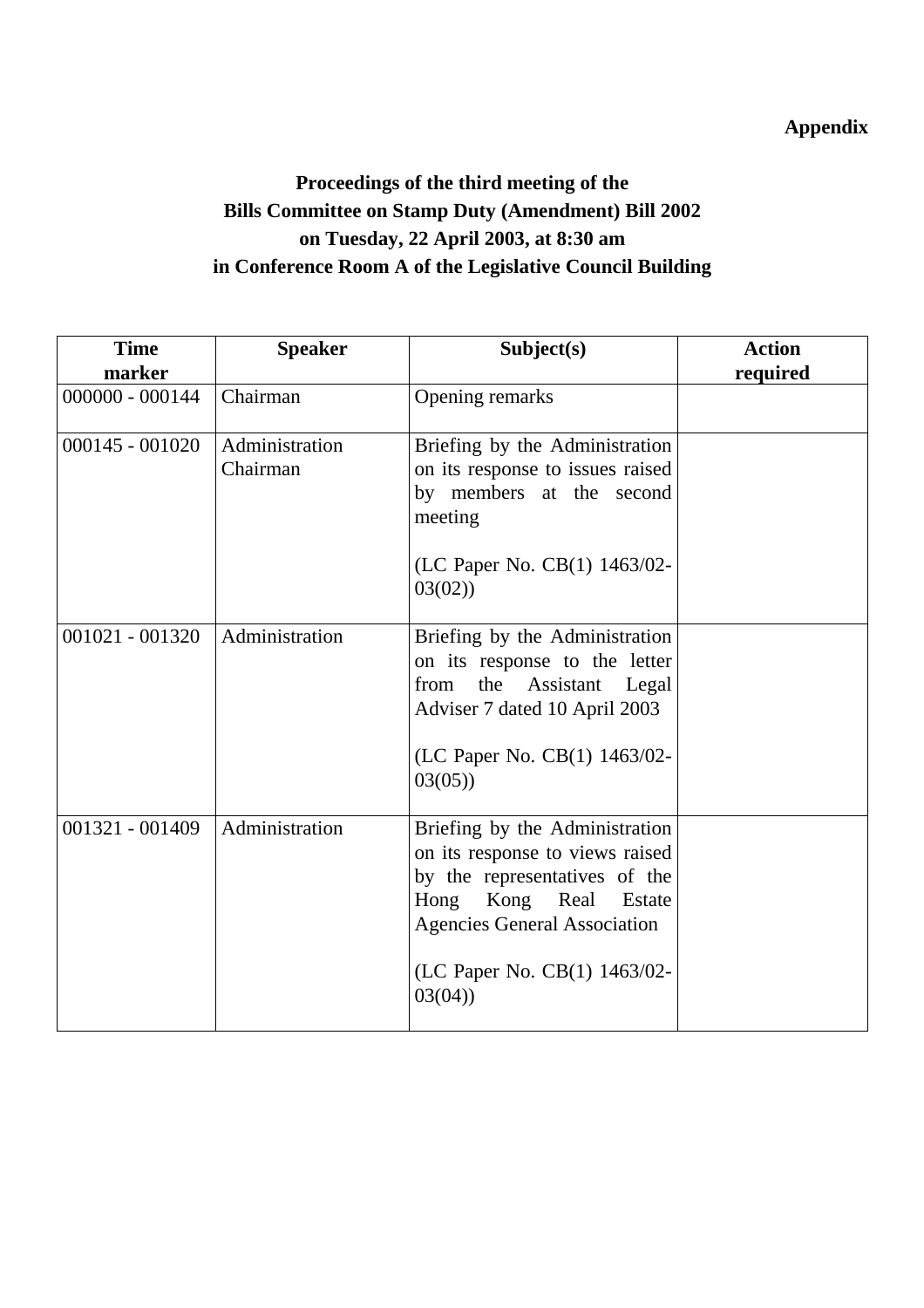| <b>Time</b>               | <b>Speaker</b>                                                 | Subject(s)                                                                                                                                                                                                                                                                                                                                                                                                                                                                                                                                                                                                                                                           | <b>Action</b>                                                                                                                                                                 |
|---------------------------|----------------------------------------------------------------|----------------------------------------------------------------------------------------------------------------------------------------------------------------------------------------------------------------------------------------------------------------------------------------------------------------------------------------------------------------------------------------------------------------------------------------------------------------------------------------------------------------------------------------------------------------------------------------------------------------------------------------------------------------------|-------------------------------------------------------------------------------------------------------------------------------------------------------------------------------|
| marker<br>001410 - 001707 | Chairman<br>Mr Howard YOUNG<br>Administration                  | Use of stamping service by<br>"Non Registered Users" and<br>whether any fees would be<br>charged for using the new<br>electronic Property Stamping<br>System (PSS)<br>(LC Paper No. CB(1) 1463/02-<br>03(02)                                                                                                                                                                                                                                                                                                                                                                                                                                                         | required                                                                                                                                                                      |
| 001708 - 004312           | Ms Miriam LAU<br>Chairman<br>Administration<br>Mr CHAN Kam-lam | for<br>(a) Reasons<br>restrictions on access to<br><b>PSS</b><br>(b) Whether<br>the<br>information system in the<br>Land Registry could be<br>enhanced to indicate that a<br>stamp certificate in respect<br>of an instrument had been<br>cancelled<br>(c) Information provided in a<br>stamp certificate under PSS<br>(d) Need to strike a balance<br>between restricting access<br>to information in stamp<br>certificates<br>and<br>encouraging the use of the<br>certificate<br>checking<br>function under PSS<br>(e) Whether two versions of a<br>stamp certificate, i.e full<br>version<br>and<br>abridged<br>version could be provided<br>for users under PSS | placing $\vert$ Admin to consider if $\vert$<br>only data relevant<br>duty<br>to<br>stamp<br>needed<br>be<br>to<br>relevant <b>provided</b><br>in<br>the<br>stamp certificate |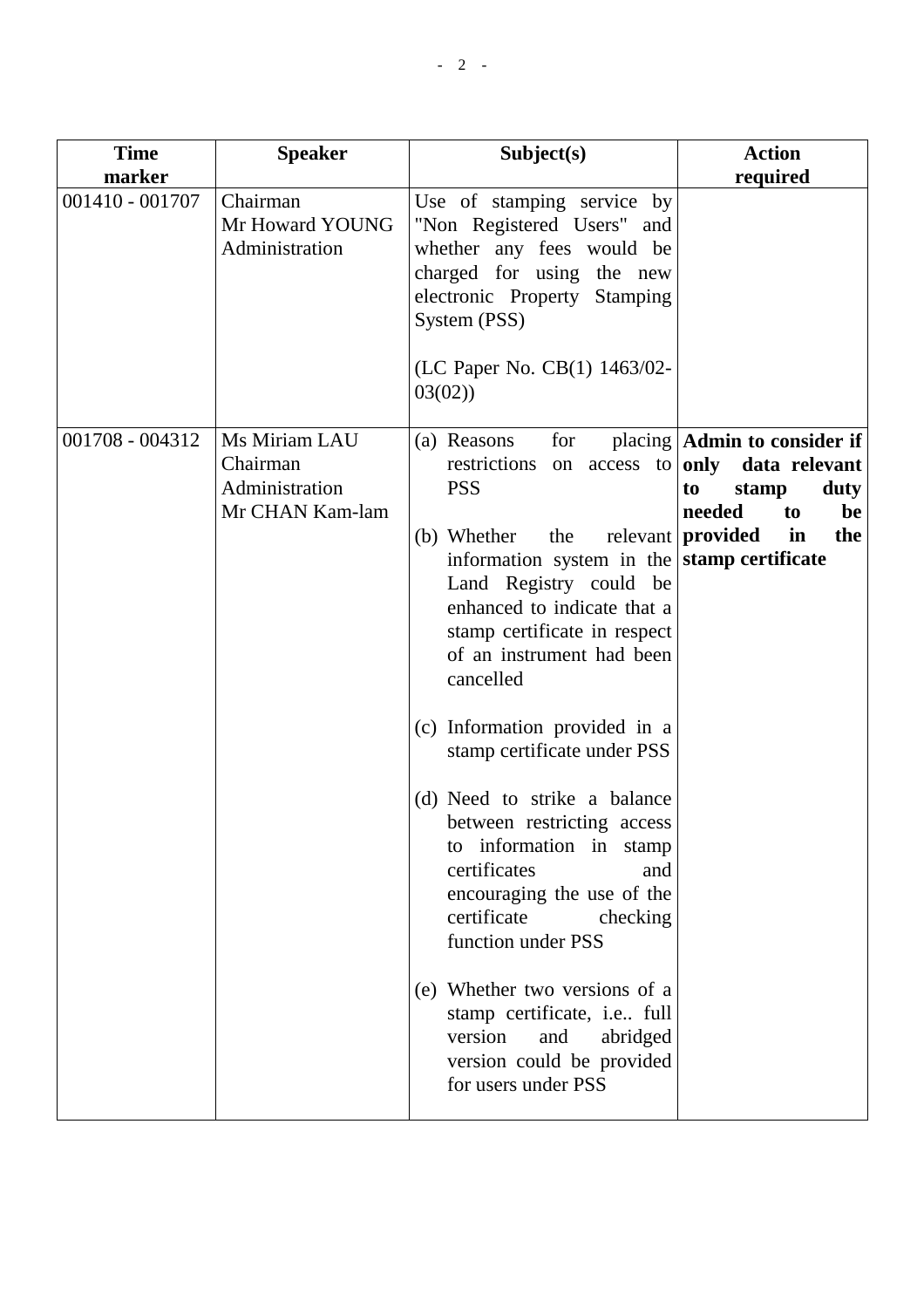| <b>Time</b>     | <b>Speaker</b>                                                                 | Subject(s)                                                                                                                                                                                                                                                                                                                                                                                                                                                                                  | <b>Action</b>                                                                                                                                                                                                         |
|-----------------|--------------------------------------------------------------------------------|---------------------------------------------------------------------------------------------------------------------------------------------------------------------------------------------------------------------------------------------------------------------------------------------------------------------------------------------------------------------------------------------------------------------------------------------------------------------------------------------|-----------------------------------------------------------------------------------------------------------------------------------------------------------------------------------------------------------------------|
| marker          |                                                                                |                                                                                                                                                                                                                                                                                                                                                                                                                                                                                             | required                                                                                                                                                                                                              |
|                 |                                                                                | (LC Paper No. CB(1) 1463/02-<br>03(02)<br>(LC Paper No. CB(1) 1111/02-<br>$03(01)$ Annex 5)                                                                                                                                                                                                                                                                                                                                                                                                 |                                                                                                                                                                                                                       |
| 004313 - 004703 | Chairman<br>Mr Henry WU<br>Administration<br>ALA <sub>7</sub>                  | (a) Whether there was<br>any<br>lag<br>between<br>the<br>time<br>cancellation of a stamp<br>certificate and issue of a<br>new one                                                                                                                                                                                                                                                                                                                                                           |                                                                                                                                                                                                                       |
|                 |                                                                                | (b) Whether the cancellation of<br>a stamp certificate would<br>be indicated in the system<br>if<br>authenticity<br>its<br><i>is</i><br>checked                                                                                                                                                                                                                                                                                                                                             |                                                                                                                                                                                                                       |
|                 |                                                                                | (LC Paper No. CB(1) 1463/02-<br>03(02)<br>(Clause 18J)                                                                                                                                                                                                                                                                                                                                                                                                                                      |                                                                                                                                                                                                                       |
| 004704 - 010900 | Ms Miriam LAU<br>Administration<br>Chairman<br>ALA <sub>7</sub><br>Mr Henry WU | (a) Definition of "error" in a $\bf{Admin}$ to consider if<br>stamp certificate<br>(b) Power of the Collector of<br>Revenue<br>Stamp<br>Collector) under the Bill to stamp duty if the<br>cancel a stamp certificate information<br>without the knowledge of <b>contained</b><br>the parties to which the stamp<br>stamp certificate is related<br>(c) Whether<br>involving an instrument instrument stamped<br>with a cancelled stamp<br>certificate<br>would<br>be<br>considered as valid | the term "error" in<br>the Bill should<br>be<br>defined to exclude<br>(the   undercharge<br>of<br>in<br>the<br>certificate<br>corresponded<br>with<br>the<br>information<br>transaction <b>contained</b><br>in<br>the |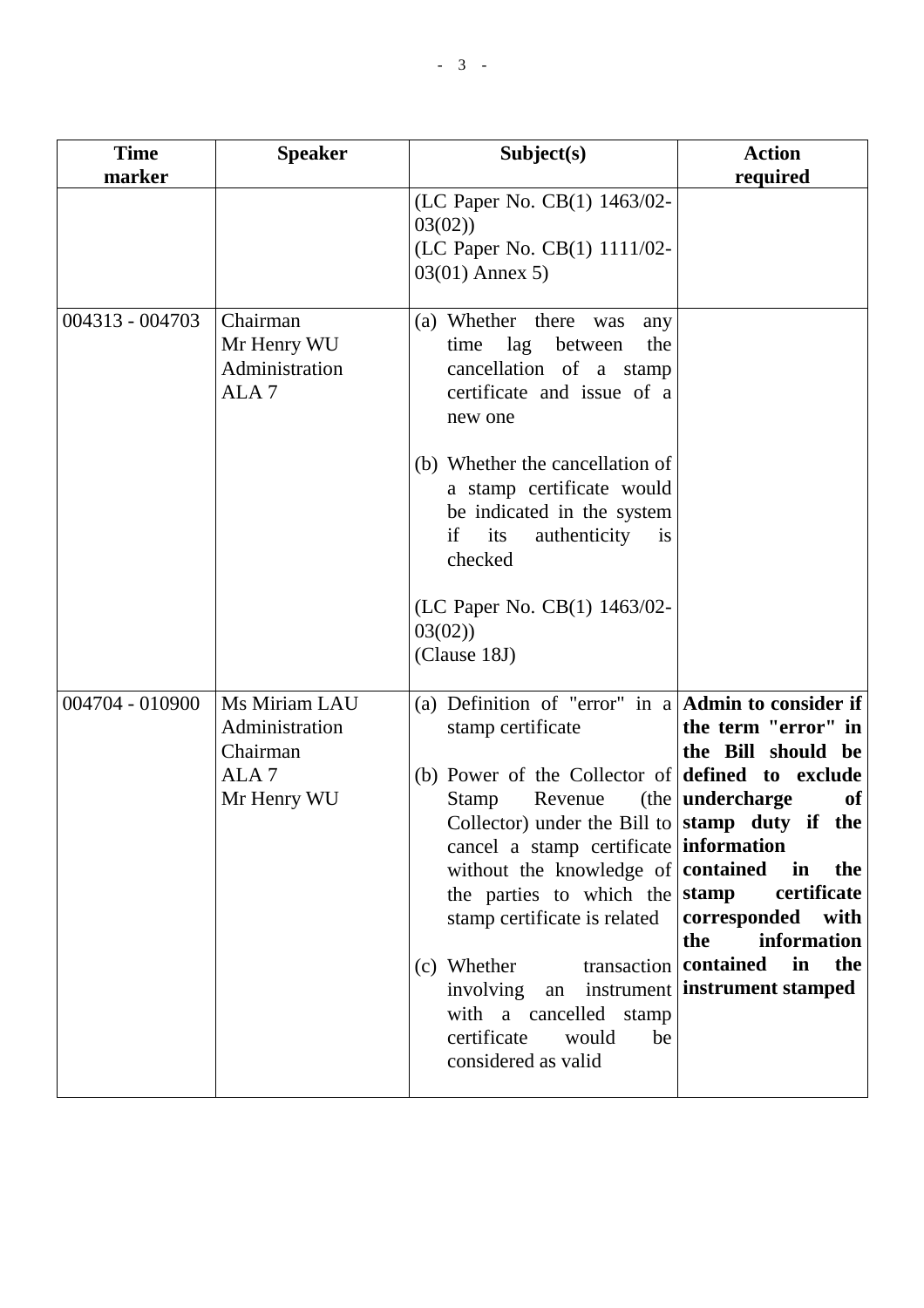| <b>Time</b><br><b>Marker</b> | <b>Speaker</b>                                                                                    | Subject(s)                                                                                                                                                                                                                                                                                                                                                                                                                                                                                | <b>Action</b><br>required                                                                                                                                |
|------------------------------|---------------------------------------------------------------------------------------------------|-------------------------------------------------------------------------------------------------------------------------------------------------------------------------------------------------------------------------------------------------------------------------------------------------------------------------------------------------------------------------------------------------------------------------------------------------------------------------------------------|----------------------------------------------------------------------------------------------------------------------------------------------------------|
|                              |                                                                                                   | (d) Whether the term "error" in<br>the Bill should be defined<br>exclude<br>the<br>to<br>circumstances concerning<br>an undercharge of stamp<br>duty<br>(LC Paper No. CB(1) 1463/02-<br>03(02)<br>(Clause 18J(5))<br>(Section $15(1)$ of the Stamp<br>Duty Ordinance (Cap. 117)                                                                                                                                                                                                           |                                                                                                                                                          |
| $010901 - 011511$            | Mr Henry WU<br>Administration<br>ALA <sub>7</sub><br>Ms Miriam LAU<br>Chairman                    | Whether it was possible for the<br>parties concerned to check the<br>information<br>updated<br>most<br>under PSS immediately before<br>transaction<br>any<br>new<br>was<br>completed                                                                                                                                                                                                                                                                                                      |                                                                                                                                                          |
| 011512 - 012804              | Mr CHAN Kam-lam<br>Administration<br>Chairman<br>Ms Miriam LAU<br>Mr Henry WU<br>ALA <sub>7</sub> | of<br>Collector<br>(a) Power<br>to<br>cancel stamp certificates<br>(b) Circumstances that would in the Land Registry<br>be regarded as "error" in<br>stamp certificates<br>(c) Whether any information respect<br>would be provided in PSS instrument had been<br>regarding<br>undercharged   cancelled<br>stamp certificate<br>(d) Whether information would<br>be provided in the Land<br>Registry<br>information<br>system on undercharged<br>stamp certificates<br>(Clause $18J(5)$ ) | Admin to consider<br>whether the relevant<br>information system<br>could be enhanced<br>indicate that a<br>to<br>stamp certificate in<br><b>of</b><br>an |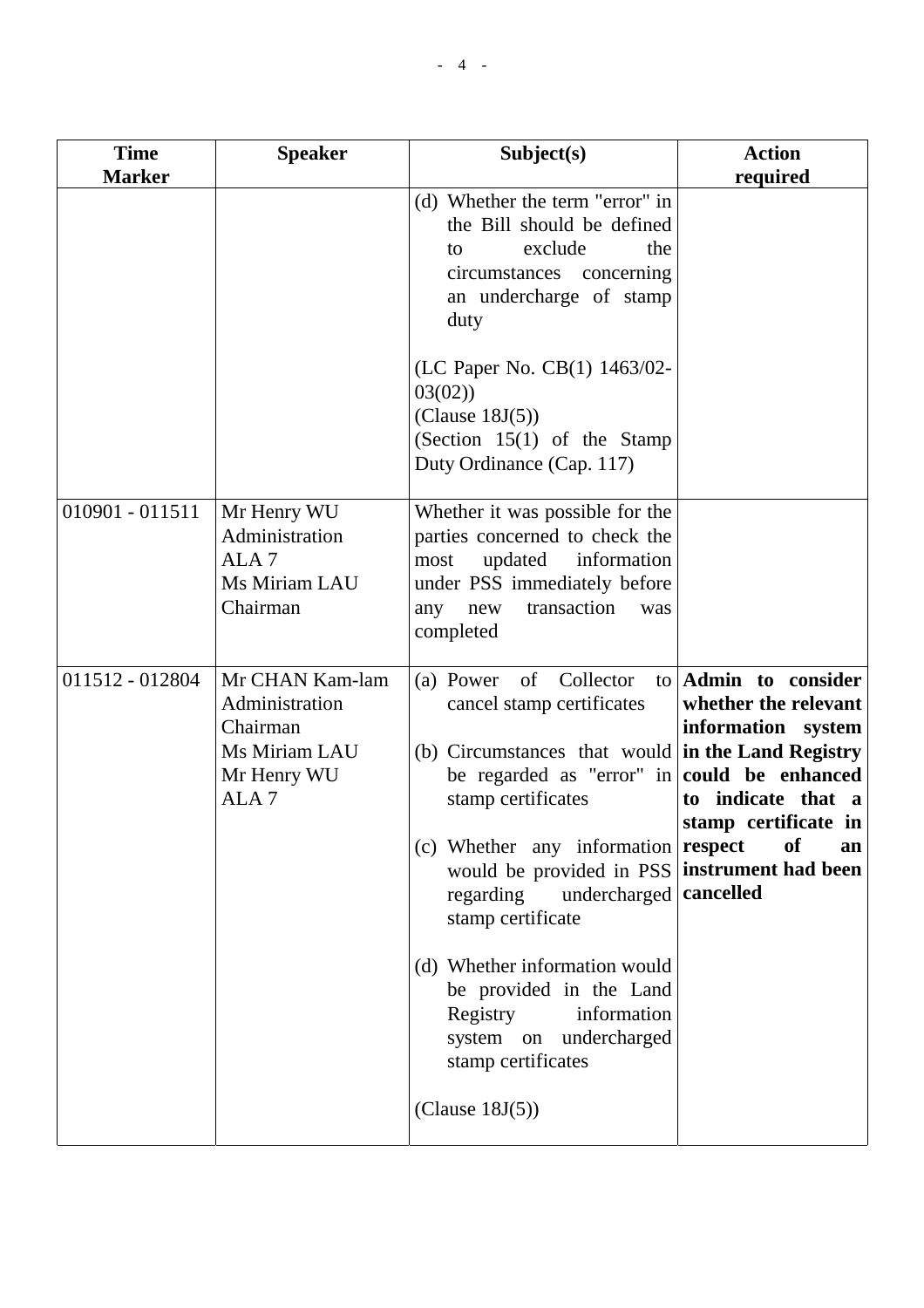| <b>Time</b>     | <b>Speaker</b>   | Subject(s)                     | <b>Action</b>                 |
|-----------------|------------------|--------------------------------|-------------------------------|
| marker          |                  |                                | required                      |
| 012805 - 014445 | Ms Miriam LAU    | (a) Time<br>limit<br>the<br>to | (a) Admin<br>to               |
|                 | Administration   | Collector's<br>to<br>power     | consider                      |
|                 | ALA <sub>7</sub> | request inspection of<br>an    | whether<br>clause             |
|                 | Chairman         | instrument stamped             | $18J(1)(d)$ needed            |
|                 |                  |                                | to be amended                 |
|                 |                  | (b) Possession and control of  | that<br>the<br>S <sub>O</sub> |
|                 |                  | the instrument or evidence     | Collector would               |
|                 |                  | the<br>applicant<br>for<br>by  | cancel<br>not<br>a            |
|                 |                  | stamping<br>an<br>instrument   | stamp certificate             |
|                 |                  | made under Section 18F         | if<br>satisfactory            |
|                 |                  |                                | explanations                  |
|                 |                  | (c) Power of Collector<br>to   | provided<br>were              |
|                 |                  | cancel stamp certificates if   | failure<br>for<br>to          |
|                 |                  | there was failure to comply    | comply<br>with                |
|                 |                  | with section $18I(1)$          | section $18I(1)$ of           |
|                 |                  |                                | the Stamp Duty                |
|                 |                  | (d) Time limit to the power of | <b>Ordinance</b>              |
|                 |                  | the Collector to call for the  |                               |
|                 |                  | relevant instrument should     | (b) Admin<br>to               |
|                 |                  | be restricted to six years or  | consider                      |
|                 |                  | within a definite period of    | whether<br>the                |
|                 |                  | time after an application      | <b>Collector's</b>            |
|                 |                  | for stamping was<br>made       | to<br>power                   |
|                 |                  | under section 18F              | request                       |
|                 |                  |                                | inspection of an              |
|                 |                  |                                | instrument                    |
|                 |                  | (LC Paper No. CB(1) 1463/02-   | under<br>section              |
|                 |                  | 03(05)                         | $18I(1)$ in order             |
|                 |                  | (Clauses 18 I and 18J)         | to ascertain the              |
|                 |                  | (Section 12 of the Stamp Duty  | duty<br>stamp                 |
|                 |                  | Ordinance (Cap. 117)           | liability<br>should           |
|                 |                  |                                | limited<br>be<br>to           |
|                 |                  |                                | within 6 years                |
|                 |                  |                                | from<br>the                   |
|                 |                  |                                | expiration of the             |
|                 |                  |                                | time<br>for                   |
|                 |                  |                                | stamping<br>the               |
|                 |                  |                                | instrument,<br>or             |
|                 |                  |                                | within a definite             |
|                 |                  |                                | period of time                |
|                 |                  |                                | after<br>an                   |
|                 |                  |                                | application<br>for            |